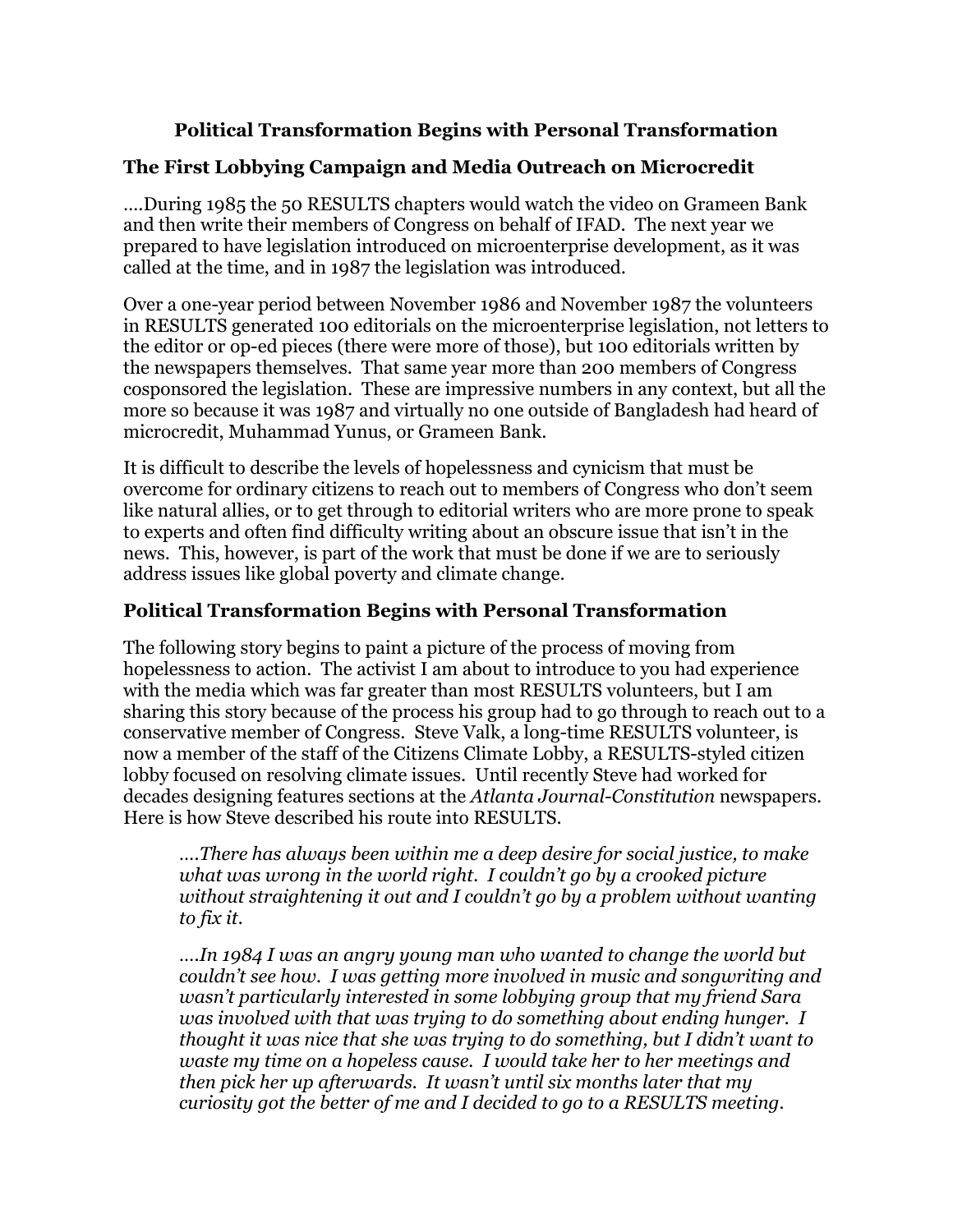Being a journalist I'm inclined to approach most things with a skeptical nature. Being a journalist, I was also not sure how deeply to get involved with political causes, but I couldn't just leave that crooked picture alone, and when I realized that nobody else was going to straighten it out, I took a deep breath and dove in. Over the years I have come to terms with this because my position at the newspaper is one where I have absolutely no influence about what goes into the paper or how it is written. I design pages for the features sections, but it's somebody else who assigns and edits the stories and it's somebody else who writes the stories and takes the pictures. As I began to get involved with RESULTS I saw myself as a link between people who had important information that could save lives and the media that could make that information available to the public.

….I started believing I could make a difference. I've always been the kind of person who likes to 'get involved' with causes, but until RESULTS my involvement always seemed to have a Don Quixote-like quality. I dreamed the impossible dream only to be rudely awakened at some point.

Valk was able to generate a wire story in 1985 on the funding squabble between the U.S. and OPEC that had the potential to kill IFAD and how Sara, the woman who would eventually become his wife, was able to generate an editorial in the newspaper. He was elated with his ability to use his contacts with the newspaper to get the right information to the right people, but he considered his greatest breakthrough with RESULTS to be the conversion of Congressman Pat Swindall, a conservative Republican from Georgia.

Within weeks of Pat being sworn into office [in January 1985], four RESULTS volunteers, myself included, met with the Congressman to request that he co-sponsor and vote for the Famine Relief in Ethiopia bill that had just been introduced in Congress. One of the volunteers who did not meet with us for a breakfast practice session before the meeting, wound up being a loose cannon of sorts, insisting that we cut military spending to feed the hungry, putting the conservative Swindall in a defensive, so to speak, posture. Swindall made it clear that he didn't think the government should be involved in humanitarian aid and it was something best left to the churches and private sector to take care of. A few weeks later Pat was one of only 15 or so Congresspersons out of more than 400, who ended up voting against the famine relief bill and he made headlines giving a big speech about it on the floor of the House.

Valk felt shame about his Representative's vote.

Have you ever seen the fans of a very bad sports team who sit in the stands with bags over their heads because they are ashamed to be seen rooting for such losers? If politics were a sport and we were sitting in the stands watching our Congressman playing on the field, we would be wearing those bags on our heads over the shame we felt having Pat Swindall as a representative. Our thoughts and discussions about him were very negative,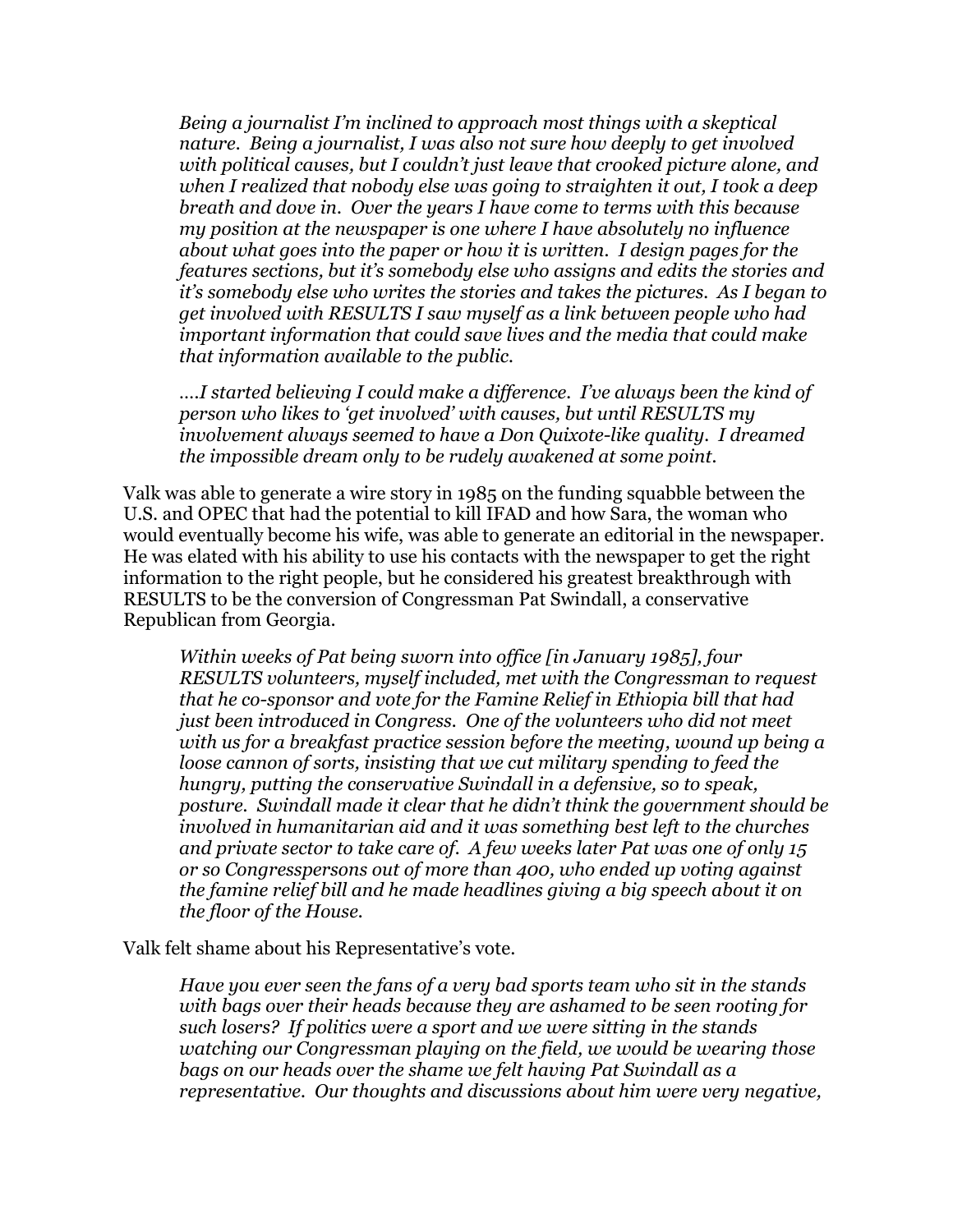and we pretty much wrote him off figuring our best chance was that maybe he would be defeated in two years.

But at the suggestion of RESULTS staff, we began to shift our thinking on Pat. There was this prayer that Newton Hightower had written to his member of Congress [in Houston, TX], Rep. Bill Archer, someone he had similar difficulties with two years before. We adapted it to Swindall. We added Swindall's name and it went:

Thank you God for Pat Swindall. We know that he is a good man who wants to do right in the world. We know that he struggles with the same problems we do: closing our hearts to those who don't agree with us. There are no thoughts or feelings that he has had that we haven't had and visa versa. We pray for all of us to have compassion for people in our country and far away, for rich and poor. We pray that Pat and we will be less frightened of each other. We pray our focus will me more to love and appreciate him and less to change him. Help us to remember that sharing love with the world is the highest contribution we can make and will lead to children being fed and the planet surviving. Forgive our righteousness and anger. Open our hearts and minds to find the next expression of love for Pat that he can receive.

Valk goes on describes his group's breakthrough with Congressman Swindall, a breakthrough that took two years. We must expand systems of support that allow citizens to be this persistent and committed to breakthroughs.

We eventually let go of our negative attitude toward Pat. Instead, we began to see him as a human being who, just like us, did not want to see people dying in the world from hunger and disease. All he needed was a little education. We began to show up at "Chat with Pat" sessions around the district. There were other people with other issues in the Congressional district who had bones to pick wit Pat (we jokingly called the sessions "Spat with Pat"), and whenever they did, they didn't get anywhere. If anything, he stiffened his resolve and defended his position. When he got around to us he was visibly relieved to see us greeting him with a handshake and a smile instead of a scowl and a sharp tongue. Then we would give him a twominute briefing on an issue such as IFAD. And when we started talking about enabling a farmer to grow a ton of wheat for a year for the same amount of money it would cost to send a ton of wheat one time, well, he started listening a little closer. Gradually a relationship of trust and respect was built.

In the Spring of 1987 RESULTS launched its microenterprise legislation with the Self-Sufficiency for the Poor Act. We decided it was time for an office visit with Pat, and four of us took off time from work to go see him. It was late afternoon and we must have been a sight sitting in his waiting room with a TV and VCR to show him the Grameen Bank video. Earlier in the day, feeling